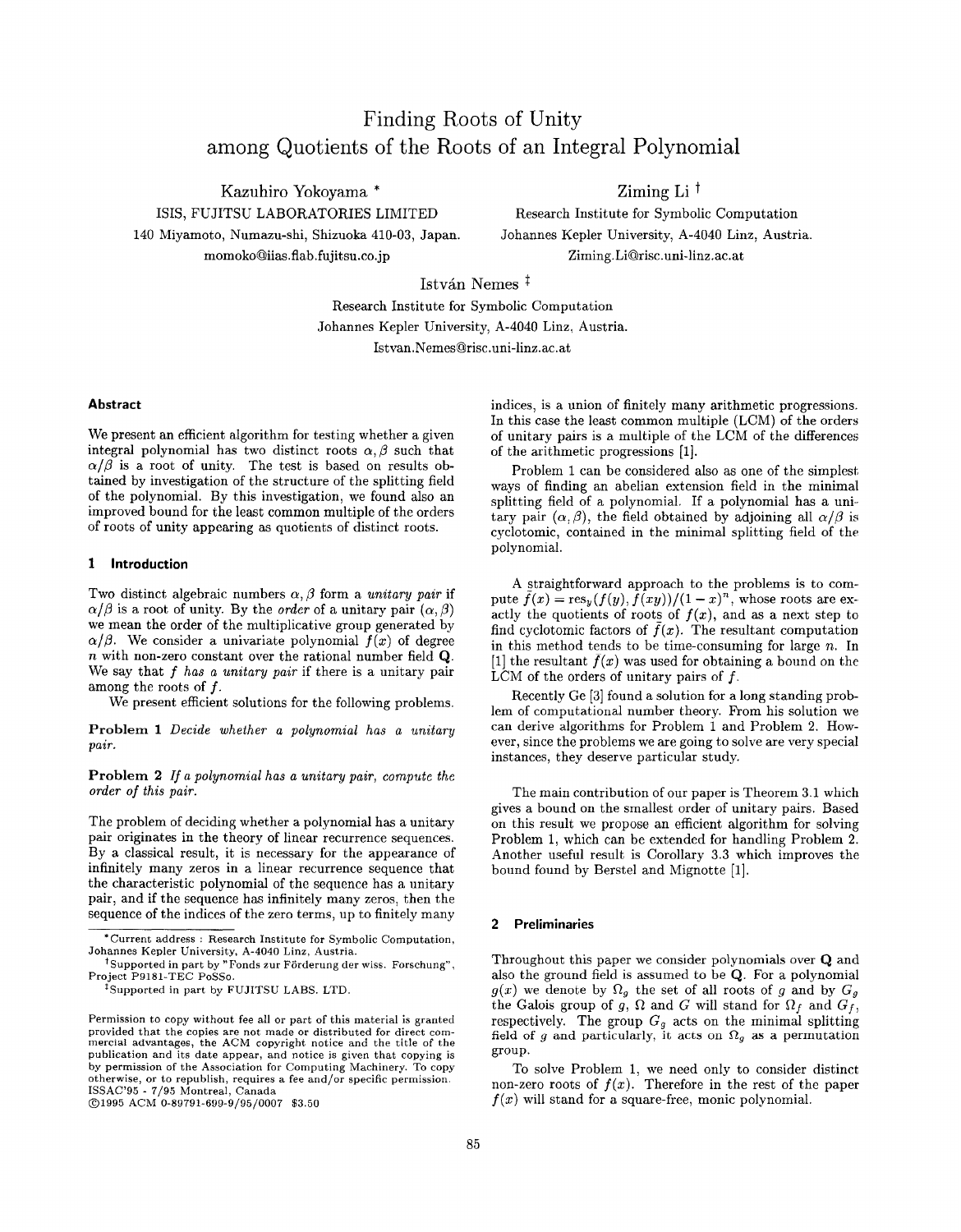#### 2.1 Relation between roots

We define  $\alpha, \beta$  in  $\Omega_g$  to be equivalent, if  $(\alpha, \beta)$  is a unitary pair or  $\alpha = \beta$ . It is immediate that this relation is an equivalence relation and elements of  $G<sub>g</sub>$  map equivalence class to equivalence class.

If  $g$  is irreducible, then the equivalence classes are conjugate to each other by the action of  $G_g$ . Following [8] we say that such conjugate equivalence classes form a complete block system. We shall make use of one property of complete block systems: the size of each block is the same and consequently it divides  $deg(g)$ .

## 2.2 Cyclotomic extensions

For  $\zeta$  root of unity let the order of  $\zeta$  be its order in the multiplicative group of the complex numbers and denote it by  $ord(\zeta)$ . By the degree of  $\zeta$  we mean the extension degree  $|{\bf Q}(\zeta)|$ . We recall  $\deg(\zeta) = \phi(\text{ord}(\zeta))$ , where  $\phi$  is the Euler's function. The minimal splitting field of  $x^m - 1$  is called the cyclotomic field of order m.

Let  $g(x)$  be irreducible with root  $\alpha$ . We denote by  $\mathbf{K}_g$ the largest cyclotomic field included in  $\mathbf{Q}(\alpha)$ . Since  $\mathbf{K}_{q}$  is a Galois extension,  $\mathbf{K}_q$  does not depend on the choice of  $\alpha$ .

Definition 2.1 For an irreducible polynomial g, we call the order of  $\mathbf{K}_g$  the cyclotomic order of g and denote it by  $r_g$ .

Since  $\mathbf{K}_g$  is a subfield of  $\mathbf{Q}(\alpha)$ ,  $\phi(r_g) = |\mathbf{K}_g : \mathbf{Q}|$  divides  $deg(g)$ .

**Definition 2.2** By the degree of the unitary pair  $(\alpha, \beta)$  we mean the degree of  $\alpha/\beta$ .

**Definition 2.3** The unitary order  $f$  is the LCM of the orders of unitary pairs of  $f$  if  $f$  has a unitary pair, and  $1$ otherwise.

#### 3 Bounds on orders of unitary pairs

We consider bounds for orders of unitary pairs of  $f(x)$ .

Theorem 3.1 If  $f$  has a unity pair, then it has a unitary pair whose order is not greater than  $3n^{3/2}$ .

**Theorem 3.2** If the irreducible factors of f are  $f_1, \ldots, f_\ell$ with degrees  $n_1, \ldots, n_\ell$  and with cyclotomic orders  $r_1, \ldots,$  $r_{\ell}$ , respectively, then the unitary order of f divides  $LCM(n_1, \ldots, n_\ell) \times LCM(r_1, \ldots, r_\ell).$ 

Corollary 3.3 The unitary order of f is bounded by  $exp(2\sqrt{6n\log n})$ . Moreover, if f is irreducible, then the unitary order of f is bounded by  $3n^{5/2}$ .

**Proof** By Theorem 3.2, the unitary order of  $f$  is a divisor of  $LCM(n_1, \ldots, n_\ell) \times LCM(r_1, \ldots, r_\ell)$ . By applying the argument in the proof of (Theorem 1 in [1]),  $LCM(n_1, \ldots, n_\ell)$ and  $LCM(r_1, \ldots, r_\ell)$  are both bounded by  $exp(\sqrt{6n \log n})$ .

If  $f$  is irreducible, then the order of  $f$  divides  $n r_f$ . The statement for irreducible  $f$  can be shown by this fact and by the argument in the proof of Theorem 3.1. ❑

The bound found by Berstel and Mignotte  $[1]$  is  $exp(2n)$  $\sqrt{3 \log n}$ . This was improved by [7], where polynomials with algebraic number coefficients were considered, in the special case of rational polynomials the bound is  $2^{n+1}$ . The bound we obtained in Corollary 3.3 is an improvement also of this latter result.

Remark. We note that even with the application of this improved bound to decide whether a linear recurrence sequence has infinitely many zeros still needs exponential time. However, having a polynomial bound on the unitary order of irreducible polynomials, if the characteristic polynomial of the considered sequence is irreducible, then the decision can be carried out in polynomial time.

## 3.1 Proofs

For  $\sigma$  in G and for  $\gamma$  in the minimal splitting field of f, we denote by  $\gamma^{\sigma}$  the action of  $\sigma$  on  $\gamma$  and we denote by  $G_{\gamma}$  the stabilizer of  $\gamma$  in G.

**Lemma 3.4** If  $f$  has a unity pair, then it has a unitary pair whose degree is not greater than n.

**Proof** Assume that f has a unitary pair  $(\alpha, \beta)$  and let  $\Lambda$ be the equivalence class of  $f$  containing this pair. Let  $g$  be an irreducible factor of  $f$ . Considering how many roots of  $g$ lies in  $\Lambda$ , the proof splits into two parts.

Case 1. For any g there is at most one root of g in  $\Lambda$ . Let g and h be those irreducible factors of f which have  $\alpha$ and  $\beta$  as roots, respectively. Set  $\zeta = \alpha/\beta$ . It suffices to show

$$
\mathbf{Q}(\alpha) = \mathbf{Q}(\beta),\tag{1}
$$

because it implies  $\zeta \in \mathbf{Q}(\alpha)$  which shows

$$
\deg(\zeta) = |\mathbf{Q}(\zeta) : \mathbf{Q}| \le |\mathbf{Q}(\alpha) : \mathbf{Q}| = \deg(g) < n.
$$

To prove (1) we show  $G_{\alpha} = G_{\beta}$ . Note that G acts on  $\Omega_{g}$ and also on  $\Omega_h$ . With an arbitrary  $\sigma$  from  $G_\alpha$ ,

$$
\beta \zeta = \alpha = \alpha^{\sigma} = (\beta \zeta)^{\sigma} = \beta^{\sigma} \zeta^{\sigma}.
$$

Thus,  $\beta^{\circ} = \beta \zeta(\zeta^{\circ})^{-1}$ . Since  $\zeta(\zeta^{\circ})^{-1}$  is a root of unity, we see that  $(\beta, \beta^{\circ})$  is a unitary pair. Since  $\beta^{\circ}$  is also a root of g and there is at most one root of g in  $\Lambda$ ,  $\beta = \beta^{\sigma}$  and hence  $G_{\alpha} \subset G_{\beta}$ . Replacing the roles of  $\alpha$  and  $\beta$ , we can show also  $G_{\beta}\subset G_{\alpha}.$ 

Case 2. There is a g with at least two roots in  $\Lambda$ .

Since  $deg(g) \leq n$ , to prove the lemma it is enough to show that any irreducible polynomial  $g$  that has a unitary pair, has a unitary pair whose degree is not greater than  $deg(g)$ . For the sake of simplicity, in the sequel we consider  $f$  as an irreducible polynomial instead of g.

Since f is irreducible, the equivalence classes form a complete block system and so every block has the same size, say  $m$ . By the definition of the equivalence we can write  $\Lambda = {\alpha\zeta_1, \alpha\zeta_2, ..., \alpha\zeta_m}$ , where  $\zeta_i$ 's are some roots of unity. Let  $\lambda$  be the product of the elements of  $\Lambda$  and  $\zeta_0 = \prod_{i=1}^m \zeta_i$ . Then  $\zeta_0$  is a root of unity and  $\lambda = \alpha^m \zeta_0$ .

By the fact that  $\Lambda$  is a block, the set-wise stabilizer  $G_{\Lambda}$ of  $\Lambda$  in G acts transitively on  $\Lambda$  and  $G_{\Lambda}$  contains  $G_{\alpha}$ . Then  $G_{\alpha}$  fixes both  $\lambda$  and  $\alpha^{m}$ . This implies that  $G_{\alpha}$  fixes  $\zeta_0$  and

$$
\lambda, \zeta_0 \in \mathbf{Q}(\alpha). \tag{2}
$$

Thus, we have the following tower of fields

$$
\mathbf{Q}(\alpha^m) \subset \mathbf{Q}(\lambda, \zeta_0) \subset \mathbf{Q}(\alpha). \tag{3}
$$

Moreover, we can show

$$
G_{\lambda} = G_{\Lambda}.\tag{4}
$$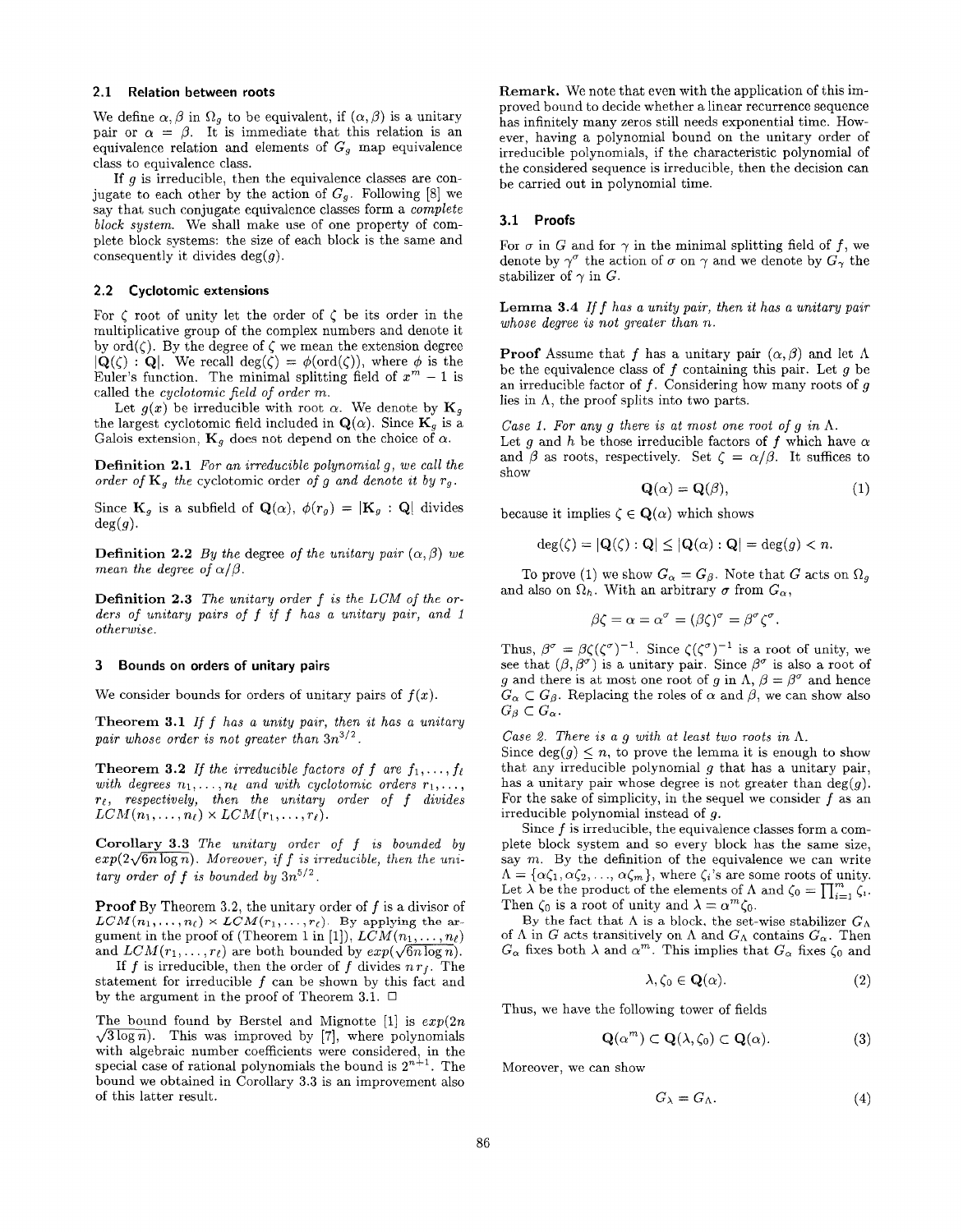To prove (4), it suffices to see that every element  $\sigma$  in  $G_\lambda$  Galois group G is compatible with the equivalence relation, stabilizes the set A. Consider an element  $\sigma$  in  $G_{\lambda}$  and let we obtain  $\alpha' = \alpha^{\sigma}$ . Then,  $\alpha'=\alpha'$ . Then,  $G_{\Lambda}=\alpha_{A_g}=G_{\Lambda_h}$  (8)

$$
\alpha^m \zeta_0 = \lambda = \lambda^{\sigma} = (\alpha^m \zeta_0)^{\sigma} = (\alpha^{\sigma})^m \zeta_0^{\sigma} = {\alpha'}^m \zeta_0^{\sigma}.
$$

Thus,  $\alpha'^m = \alpha^m \zeta'$ , where  $\zeta' = (\zeta_0^{\sigma})^{-1} \zeta_0$  is a root of unity. By letting k the order of  $\zeta$ , we have  $(\alpha'/\alpha)^{mn} = 1$  and so  $\alpha \in \Lambda$ . This implies that  $\Lambda^{\circ} \cap \Lambda \neq \emptyset$ , hence  $\Lambda^{\circ} = \Lambda$ .

To complete the proof of the lemma, we consider (3) and distinguish the cases when  $\mathbf{Q}(\alpha^m)$  and  $\mathbf{Q}(\alpha)$  coincides or not. First assume  $\mathbf{Q}(\alpha^m) = \mathbf{Q}(\alpha)$ . By (3),  $\mathbf{Q}(\lambda, \zeta_0) = \mathbf{Q}(\alpha)$ and so  $G_{\lambda} \cap G_{\zeta_0} = G_{\alpha}$ . Since  $\mathbf{Q}(\zeta_0)$  is a Galois extension  $G_{\zeta_0}$  is a normal subgroup of  $G$ . Therefore,  $G_\alpha = G_\lambda \cap G_{\zeta_0}$  is also a normal subgroup of  $G_{\lambda}$ . Since  $G_{\Lambda}$  acts transitively on  $\Lambda$  and  $G_{\Lambda} = G_{\lambda}$  by (4), for each  $\alpha_i$  in  $\Lambda$ , there exists  $\sigma_i \in G_{\lambda}$ such that  $\alpha^{\dagger} = \alpha_i$ , hence  $\alpha_{\alpha_i} = \alpha_{\alpha} \alpha_i = \alpha_{\alpha} \alpha_i = \alpha_{\alpha}$ Therefore,  $\mathbf{Q}(\alpha) = \mathbf{Q}(\alpha_i)$  and  $\zeta_i \in \mathbf{Q}(\alpha)$ , hence

$$
\deg(\zeta_i)=|\mathbf{Q}(\zeta_i):\mathbf{Q}|\leq |\mathbf{Q}(\alpha):\mathbf{Q}|=n.
$$

rinally consider the case  $\mathbf{Q}(\alpha^m) \neq \mathbf{Q}(\alpha)$ . We have  $\sigma \in$  $G_{\alpha^m} \setminus G_{\alpha}$ , and  $(\alpha^m)^\alpha = (\alpha^m)^\alpha = \alpha^m$ . This implies that  $(\alpha, \alpha^{\sigma})$  is a unitary pair whose order divides  $m$  and so also divides *n*. Therefore, its degree is smaller than *n*.  $\Box$ 

Proof of Theorem 3.1. Theorem 3.1 is implied by Lemma 3.4 using the fact that  $d \leq 3\phi(d)^{3/2}$  for  $d \geq 2$  (Corollary in [2]). ❑

**Lemma 3.5** If  $f$  is irreducible, then the unitary order of  $f$ divides  $n \times r_f$ .

**Proof** We have to consider only the case where  $f$  has a unitary pair. Since  $f$  is irreducible, like in Case 2 at the proof of Lemma 3.4, we can use arguments of that proof. Let  $(\alpha, \beta)$  be a unitary pair and  $\Lambda$  be the equivalence class with m elements containing  $\alpha$ ,  $\beta$ . It suffices to show that with  $\zeta = \alpha/\beta$ , ord $(\zeta)$  divides  $n r_f$ . Since f is irreducible, m divides n, thus it is enough to see that  $\text{ord}(\zeta)$  divides  $m r_f$ , i.e.

$$
\alpha^{m\,r_f} = \beta^{m\,r_f}.\tag{5}
$$

To establish (5) let  $\lambda$  be the product of the elements of  $\Lambda$ , and let  $\zeta_0 = \lambda/\alpha^m$  and  $\zeta_0' = \lambda/\beta^m$ . Clearly,  $\zeta_0$  and We propose two methods for solving Problem 1.  $\zeta_0$  are roots of unity and by (2),  $\zeta_0 \in \mathbf{Q}(\alpha)$  and similar  $\zeta_0 \in \mathbf{Q}(p)$ . Thus both  $\zeta_0$  and  $\zeta_0$  are from  $\mathbf{K}_f$ , consequent  $\zeta_0^{\circ} = \zeta_0^{\circ} = 1$  which implies (5).  $\Box$ 

Proof of Theorem 3.2. We have to consider only the case where f has a unitary pair  $(\alpha, \beta)$ . It suffices to show that tion.

$$
\mathrm{ord}(\zeta) \mid LCM(n_1,\ldots,n_\ell)LCM(r_1,\ldots,r_\ell),\qquad (6)
$$

where  $\zeta = \alpha/\beta$ . If  $\alpha$  and  $\beta$  are roots of the same irreducible factor, Lemma 3.5 implies (6), Thus, we need to consider only the case where  $\alpha$  and  $\beta$  are roots of distinct factors. To conclude (6) we apply the following lemma.  $\Box$ 

Lemma 3.6 Let g and h be distinct irreducible polynomials with  $\alpha \in \Omega_g$  and  $\beta \in \Omega_h$ . If  $(\alpha, \beta)$  is a unitary pair, then

$$
\mathrm{ord}(\alpha/\beta) \mid LCM(\deg(g), \deg(h)) LCM(r_g, r_h). \qquad (7)
$$

**Proof** Let  $f(x) = g(x)h(x)$  and  $\Lambda$  be the equivalence class containing  $\alpha, \beta$ . Let  $\Lambda_g$  and  $\Lambda_h$  be the equivalence class of  $\alpha$ in  $\Omega_g$  and that of  $\beta$  in  $\tilde{\Omega}_h$ , respectively. Clearly,  $\Lambda = \Lambda_g \cup \Lambda_h$ . Let  $m_g = |\Lambda_g|$  and  $m_h = |\Lambda_h|$ . Since the action of the

$$
G_{\Lambda} = G_{\Lambda_g} = G_{\Lambda_h} \tag{8}
$$

for the set-wise stabilizers.

To prove (7) it suffices to show  $\alpha^{m r} = \beta^{m r}$ , where  $m = LCM(m_g, m_h)$  and  $r = LCM(r_g, r_h)$ , because for irreducible g and h we have  $m_g \mid \text{deg}(g)$  and  $m_h \mid \text{deg}(h)$ .

On the analogy of the notation introduced in the proof of Lemma 3.4, let  $\lambda_g$  and  $\lambda_h$  be the product of the elements of  $\Lambda_g$ , and that of  $\Lambda_h$ . Let  $\zeta_{g,0} = \lambda_g / \alpha^{m_g}, \zeta_{h,0} = \lambda_h / \beta^{m_h}$ . We can apply (2) and (4) for g and h. By (2),  $\zeta_{g,0}$  belongs to  $\mathbf{Q}(\alpha)$  and so also to  $\mathbf{K}_g$ , similarly  $\zeta_{h,0}$  belongs to  $\mathbf{K}_h$ . Moreover, by (2), (4) and (8), we have  $G_{\lambda_a} = G_{\lambda_b}$  and  $\mathbf{Q}(\lambda_{g})=\mathbf{Q}(\lambda_{h})\subset\mathbf{Q}(\alpha)\cap\mathbf{Q}(\beta).$ 

Consider powers of  $\lambda_g$  and  $\lambda_h$ 

$$
\lambda_g^{m/m_g} = \alpha^m \zeta_{g,0}^{m/m_g} \text{ and } \lambda_h^{m/m_h} = \beta^m \zeta_{h,0}^{m/m_h}.
$$
 (9)

Since  $\zeta_{q,0} \in \mathbf{K}_q$ ,  $\zeta_{q,0} = 1$  which shows  $\lambda_q$ <sup>"'''"</sup> =  $\alpha$ " Similarly, we have  $\lambda_h$   $\lambda_h$   $\lambda_h$  =  $\beta^{m}$ . Because  $\alpha/\beta$  is a root of unity, from (9) we see that  $\zeta' = \lambda_g^{m \cdots m} / \lambda_h^{m \cdots m}$  is a root of unity. Since  $\mathbf{Q}(\lambda_g) = \mathbf{Q}(\lambda_h)$ ,  $\zeta$  belongs to  $\mathbf{Q}(\lambda_h)$  and so also to  $\mathbf{K}_h$ . Thus, we have  $\zeta^{\prime\prime} = 1$ . This implies  $\alpha^{\prime\prime\prime} =$  $\lambda_g^{m~r/m_g} = \lambda_h^{m~r/m_h} = \beta^{m~r}$ .  $\Box$ 

## 4 Deciding the existence of unitary pairs

Based on Lemma 3.4 we are able to give an efficient method for solving Problem 1. Because, by this lemma it suffices to test whether  $f$  has a unitary pair whose degree is not greater than  $n$ . From now on, we deal with a square-free integral polynomial  $f(x)$  with non-zero constant and let  $f(x) = \sum_{i=0} a_i x^i = a_n \prod_{i=1} (x - \alpha_i).$ 

Let  $\Phi_d(x)$  denote the  $d$ -th cyclotomic polynomial and  $\mathcal{C}_i$ the set of  $\Phi_d(x)$  with degree not greater than n. We write  $c_n$  for the number of elements of  $\mathcal{C}_n$ . We set  $\mathcal{D}_n=\{d\mid d\geq 0\}$ 2 and  $\phi(a) \leq n$  and  $d_n = max(\mathcal{D}_n)$ . In [2] it is shown that  $d_n \leq 3n^{\alpha/2}$  and also  $d_n \leq 5n$  if  $d_n < 300$ .

## 4,1 Algorithms

Method 1 Construct an integral polynomial  $\hat{f}(x)$  =  $c\prod_{1\leq i\neq j\leq n}(x-\alpha_i/\alpha_j)$ , where c is an integer. the definition of resultant,  $f(x)$  can be taken either as  $res_y(f(y), f(y/x)x^n)/(x - 1)^n$  or as f from the introduc-

Once we have computed  $\hat{f}(x)$ , then by testing that  $\Phi_d(x) \in$  $\mathcal{C}_n$  divides  $f(x)$  we can decide whether  $f(x)$  has a unitary pair of order d. Using the following proposition we may avoid the extraneous factor  $(x - 1)^n$  and reduce the size of the coefficients in the resultant computation.

Proposition 4.1 If  $g(x,y) = (f(y/x)x^{n}-f(y))/(x-1)$  and  $deg_u(g) = m > 0$ , then

$$
res_y(f(y), f(xy))/(x-1)^n = (-1)^n a_n^{n-m} res_y(f(y), g(x, y)).
$$

Method 1 consists of one resultant computation, and  $c_n$ divisions of  $\hat{f}(x)$  by cyclotomic polynomials.

**Method 2** Construct an integral polynomial  $\hat{f}_d(x)$  =  $c\prod_{1\leq i\leq n}(x - \alpha_i^d)$ , where c is an integer. We take  $\hat{f}_d(x)$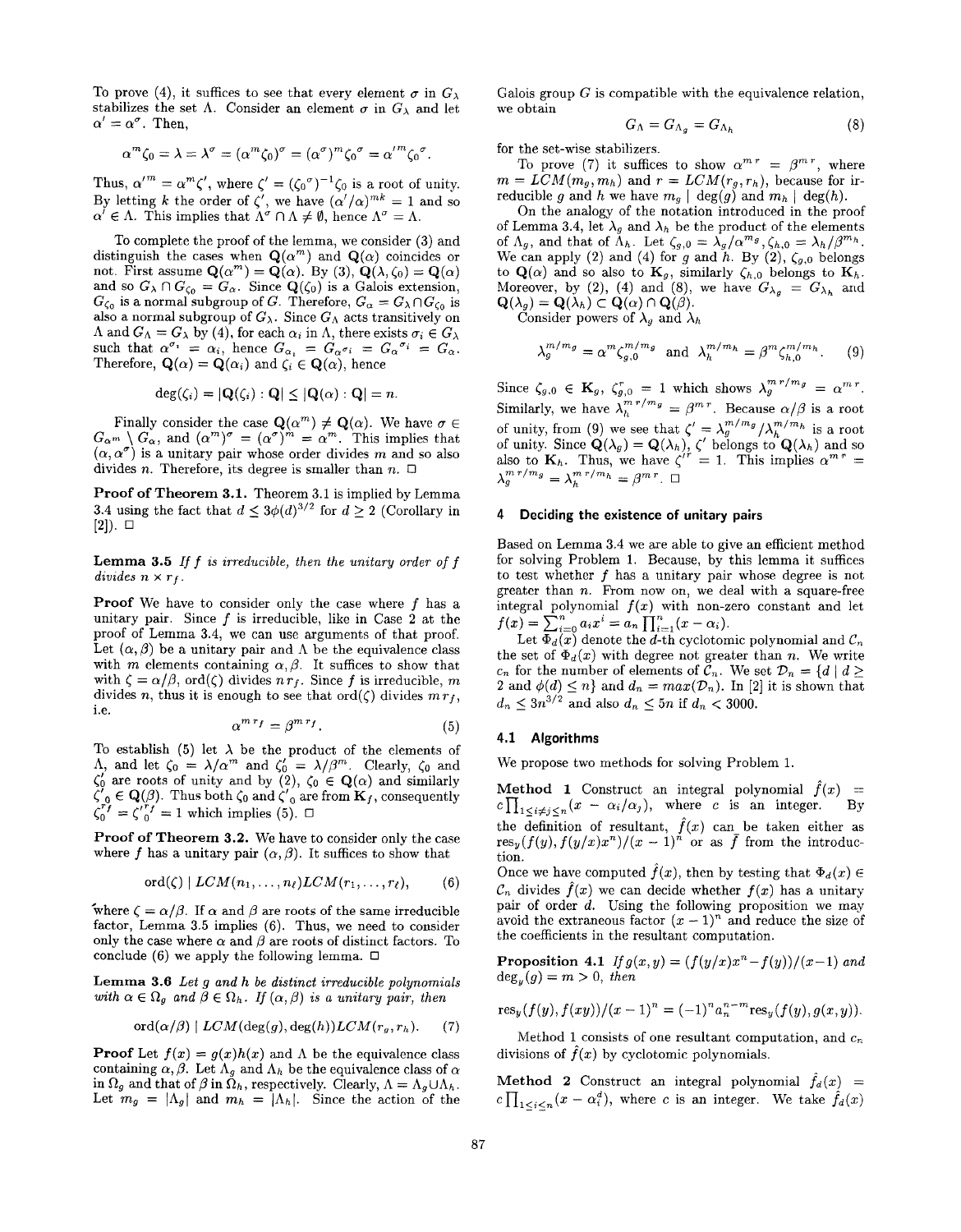as  $res_y(f(y), x - y^d)$ .

For each  $\hat{f}_d(x)$ ,  $d \in \mathcal{D}_n$ , we can test whether  $f(x)$  has a unitary pair whose order divides  $d$ , by deciding square-freeness of  $\hat{f}_d(x)$  or by testing whether the discriminant of  $f_d(x)$  vanishes.

This method needs at most  $c_n$  resultant computations and at most  $c_n$  square-free decomposition or discriminant computations.

#### 4.2 Complexities

We estimate the complexities of the methods in terms of the number of arithmetic operations over the integers. To bound the complexity of resultant computations, we considered an interpolation method.

**Proposition 4.2** (i) The construction of f and  $f_d$  needs  $O(n^{\circ})$  and  $O(nd^{\circ} + n^{\circ})$  arithmetic operations, respectively. (ii) Method 1 and Method 2 needs  $O(n^5 + c_n d_n n^2)$  and  $O(c_n d_n^3 n)$  arithmetic operations, respectively.

We bound the magnitude of the coefficients of  $\hat{f}$  and  $\hat{f}_d$ 's in  ${\rm terms~ot~the~square-norm~by~a~Hadamard-type~bound~[4]}$  $|f| < n^{n} |f|^{2n-1}$  and  $|f_d| < 2^{n/2} |f|^{\alpha}$ . The Landau-Mignorm bound gives  $|\Phi_d| < 2^a$ .

Having these coefficient bounds we are able to use modular algorithms for the subproblems in the methods, and we conclude that the methods need polynomial time.

## 4.3 An efficient test

Proposition 4.2 shows that Method 2 requires more arithmetic operations than Method 1. However, the computation of each  $\hat{f}_d(x)$  can be carried out much easier than the computation of  $\hat{f}(x)$ , because we may assume that  $d_n = O(n)$  when  $d_n < 3000$ . Based on this fact, combining Method 1 and Method 2 we propose the algorithm Unitary-Test, which does not compute  $\ddot{f}(x)$ .

Instead of  $\hat{f}(x)$ , we compute  $\hat{f}_d(x)$ . To reduce the number of computations of  $\hat{f}_d(x)$ , we also apply a "quick test" (with parameter k) which can detect unnecessary  $\Phi_d$  efficiently, and for the same purpose we provide additionally "discriminant test." We compute  $\hat{f}_d(x)$  only for that d for which  $\Phi_d(x)$  passes these tests.

## Unitary-Test

Input: 
$$
f(x)
$$
.  
\nOutput: True if f has a unitary pair, False otherwise.  
\n[Choose k much smaller than n]  
\nfor  $s = 0$  to k do;  
\n $\hat{f}(s) := \operatorname{res}_y(f(y), g(s, y)),$   
\nwhere  $g(x, y) = (f(y/x)x^n - f(y))/(x - 1).$   
\n $D := D_n.$   
\n(loop) while  $D \neq \emptyset$  do;  
\n $D := D \setminus \{d\}$  with some d in D.  
\n[Discriminant-Test]  
\nif  $\phi_d(1) \nmid \text{disc}(f)$ , then goto (loop).  
\n[Quick-Test]  
\nfor  $s = 0$  to k do;  
\nif  $\phi_d(s) \nmid \hat{f}(s)$  then goto (loop).  
\n $\hat{f}_d(x) := \operatorname{res}_y(f(y), x - y^d).$   
\nif  $\hat{f}_d$  has a multiple factor, then return True  
\nreturn False.

#### 4.3.1 Quick-Test

The idea for checking divisibility of polynomials in Quick-Test is specialization. If  $\Phi_d(x)$  does not divide  $\bar{f}(x)$ , then the probability of the existence of an integer s with  $\Phi_d (s)$   $\parallel$  $\hat{f}(s)$  seems to be very high, because there are only finitely many s for which the divisibility holds. Since from  $\Phi_d(x)$  /  $f(x)$  we have

$$
||s| - 1|^{\phi(d)} < \Phi_d(s) \mid \operatorname{res}_x(\hat{f}(x), \Phi_d(x))
$$

for each integer s with  $\Phi_d(s)$  |  $\hat{f}(s)$ .

Our experiment shows that Quick-Test eliminates unnecessary  $\Phi_d(x)$  efficiently. Especially, it is well suited for randomly generated f.

#### 4.3,2 Discriminant-Test

The correctness of Discriminant-Test is guaranteed by the following proposition.

**Proposition 4.3** If  $f(x)$  has a unitary pair of order d, then  $\Phi_d(1)$  divides disc(f).

Proof We recall

$$
\mathrm{disc}(f) = a_n^{2n-2} (\alpha_1 \cdots \alpha_n)^{n-1} \prod_{i \neq j} (1 - \alpha_j/\alpha_i).
$$

Since for some i and j,  $\alpha_j / \alpha_i$  is a root of unity of order d, each primitive d-th root of unity appears as a root of the integral polynomial  $\text{disc}(f)$ . Let they be  $\alpha_{j_1}/\alpha_{i_1}, \ldots, \alpha_{j_{\phi(d)}}/\alpha_{i_{\phi(d)}}.$  Then

$$
\operatorname{disc}(f) = \prod_{k=1}^{\phi(d)} (1 - \alpha_{i_k}/\alpha_{j_k}) \times \delta = \Phi_d(1) \times \delta.
$$

Expanding  $\delta$  we get a sum, where each term is in the form  $a_n^{2n-2} \alpha_1^{b_1} \cdots \alpha_n^{b_n}$  with  $b_i \leq 2n-2$ . For distinct root  $\alpha_{k_1}, \ldots, \alpha_{k_\ell}, \ a_n \alpha_{k_1} \cdots \alpha_{k_\ell}$  is an algebraic integer (see [5] page 81). Using this fact, we can show that each summand is an algebraic integer and so is  $\delta$ , but  $\delta$  is also a rational number, hence it is an integer.  $\square$ 

#### 4.4 Experiment

We present our experiment for examining the efficiency of Unitary-Test by taking  $d_n \leq 5n$ . We implemented the procedure in Rlsa/Asir [6], a computer algebra system developed at ISIS, FUJITSU LABS. By this experiment, we are convinced that Unitary-Test for deciding the existence of unitary pairs is efficient. Computing time was measured on SUN Spare 10, it is given in seconds. The time for garbage collection is excluded. Instead of  $res_y(f(y), g(s, y))$ , we used  $res_y(f(y), f(y/s)^n - f(y))$ . For the resultant computations we used the built-in resultant procedure based on the subresultant algorithm.

The table below shows the performance of Unitary-Test with respect to different choices of  $k$  for 1000 random polynomials. Row  $\hat{f}$  shows the time for computing  $\hat{f}(x)$  for 5 random polynomials. We added row  $C_n$  to show the time for generating necessary cyclotomic polynomials according to n.